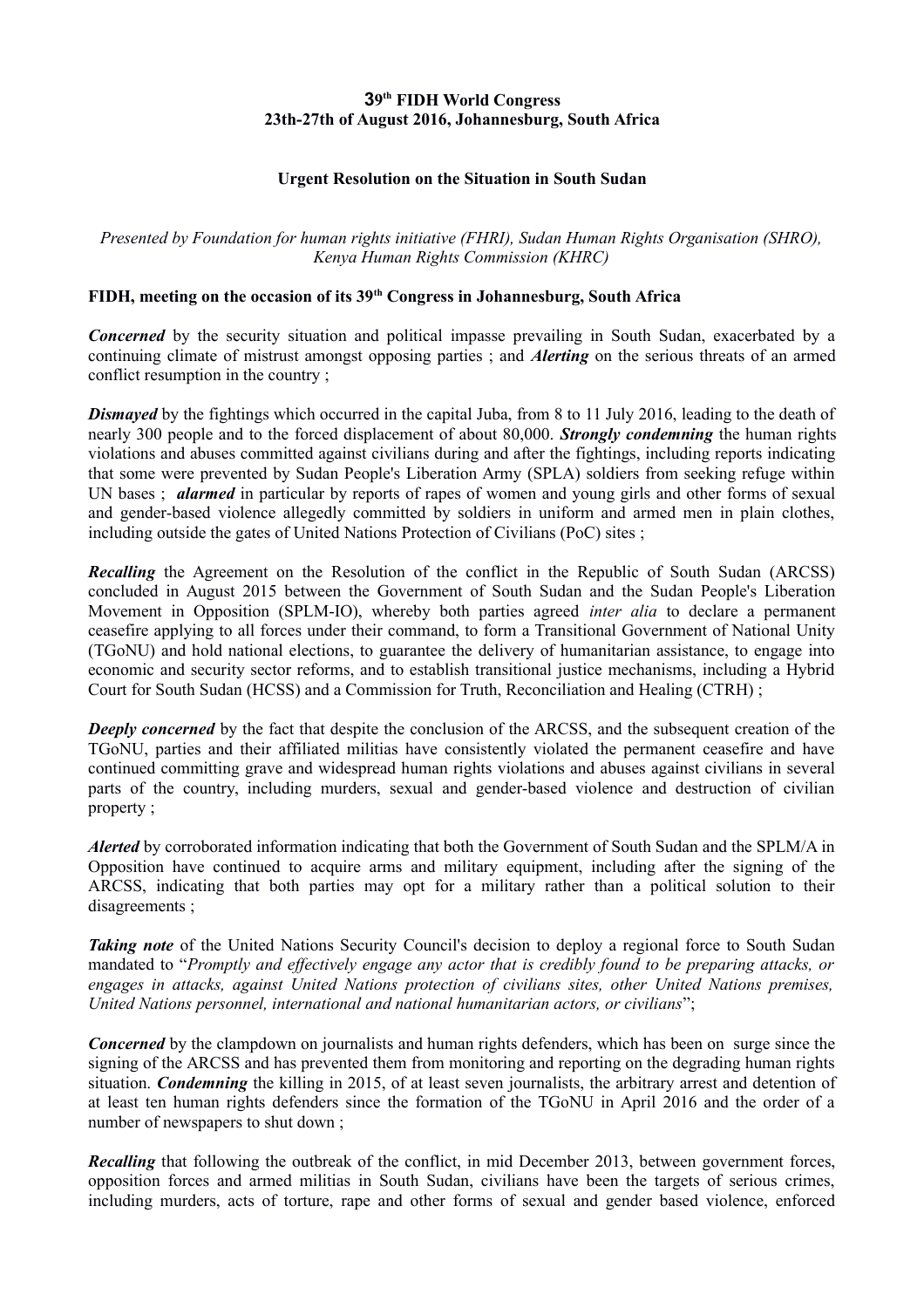disappearances, forced recruitment as child soldiers, forced displacement, destruction of property, that access to humanitarian assistance remained impeded, and that humanitarian personnel and assets have been repeatedly attacked ;

*Recalling* that the African Union Commission of Inquiry (CoI) on South Sudan concluded that such crimes amounted to war crimes and crimes against humanity ; *Recalling* that the CoI recommended the creation of accountability mechanisms, including a hybrid judicial mechanism to bring those who bear the greatest responsibility into account ; *further recalling* that such crimes are reprehensible under the Rome Statute of the International Criminal Court (ICC). *Concerned* by the absence of any meaningful process, by the South Sudanese authorities, to identify and hold into account those responsible for such crimes ;

*Concerned* by the dire humanitarian situation in South Sudan, which has worsened after the recent fightings. *Recalling* in particular that according to the United Nations High Commissioner for Refugees (UNHCR), as of August 7, 2016 about 933,506 civilians have sought refuge in neighbouring countries, including Ethiopia, Uganda, Sudan, Kenya, the Central African Republic and the Democratic Republic of Congo ; and that 1.61 million people remain internally displaced ;

# **FIDH, meeting on the occasion of its 39th Congress in Johannesburg, South Africa :**

*Urges opposing parties and their affiliated militias to* :

- Abide by the permanent ceasefire provided for in the ARCSS;
- Immediately cease all violations of international human rights and humanitarian law, including murders, enforced disappearances, sexual and gender-based violence, looting, destruction of property, recruitment of child soldiers ;
- Allow unrestricted, independent humanitarian access and human rights monitoring to provide humanitarian assistance to civilians affected by the conflict and protection to civilians in danger ;

#### *Urges the Transitional Government of National Unity to :*

- Guarantee the protection of civilians from violations of international human rights and humanitarian law ; Guarantee in particular the protection of internally displaced persons ;
- Create a conducive environment for humanitarian aid delivery, and ensure the safety and security of humanitarian workers ;
- $-$  Initiate prompt, impartial, independent and effective investigations into the allegations of violations of international human rights and humanitarian law and ensure that those responsible for those crimes are brought to justice, in compliance with international human rights and criminal law and standards ;
- Proceed to the prompt and effective establishment of the accountability mechanisms provided for in the ARCSS, including the Hybrid Court for South Sudan in compliance with international human rights and criminal law ;
- Ratify the Rome Statute of the International Criminal Court and consider making a declaration under article 12 (3) of the Statute granting the ICC jurisdiction over crimes that have occurred since the outbreak of the conflict in December 2013 ;
- Put an immediate end to the harassment, including judicial, against journalists and human rights defenders ; proceed to the immediate release of those arbitrarily detained ; initiate prompt, impartial, independent and effective investigations into the cases of those who have been killed and ensure that perpetrators are brought to justice, in compliance with international human rights law ;
- Immediately complete ratification of regional and international human rights treaties, including the Protocol to the African Charter on Human and Peoples' Rights on the Rights of Women in Africa, the Protocol to the African Charter on the establishment of an African Court on Human and Peoples' Rights, and make the declaration under article 34.6 of this Protocol granting direct access to the Court to individuals and NGOs ; and the United Nations Convention against Torture ;

*Calls upon the United Nations Security Council (UNSC) to :*